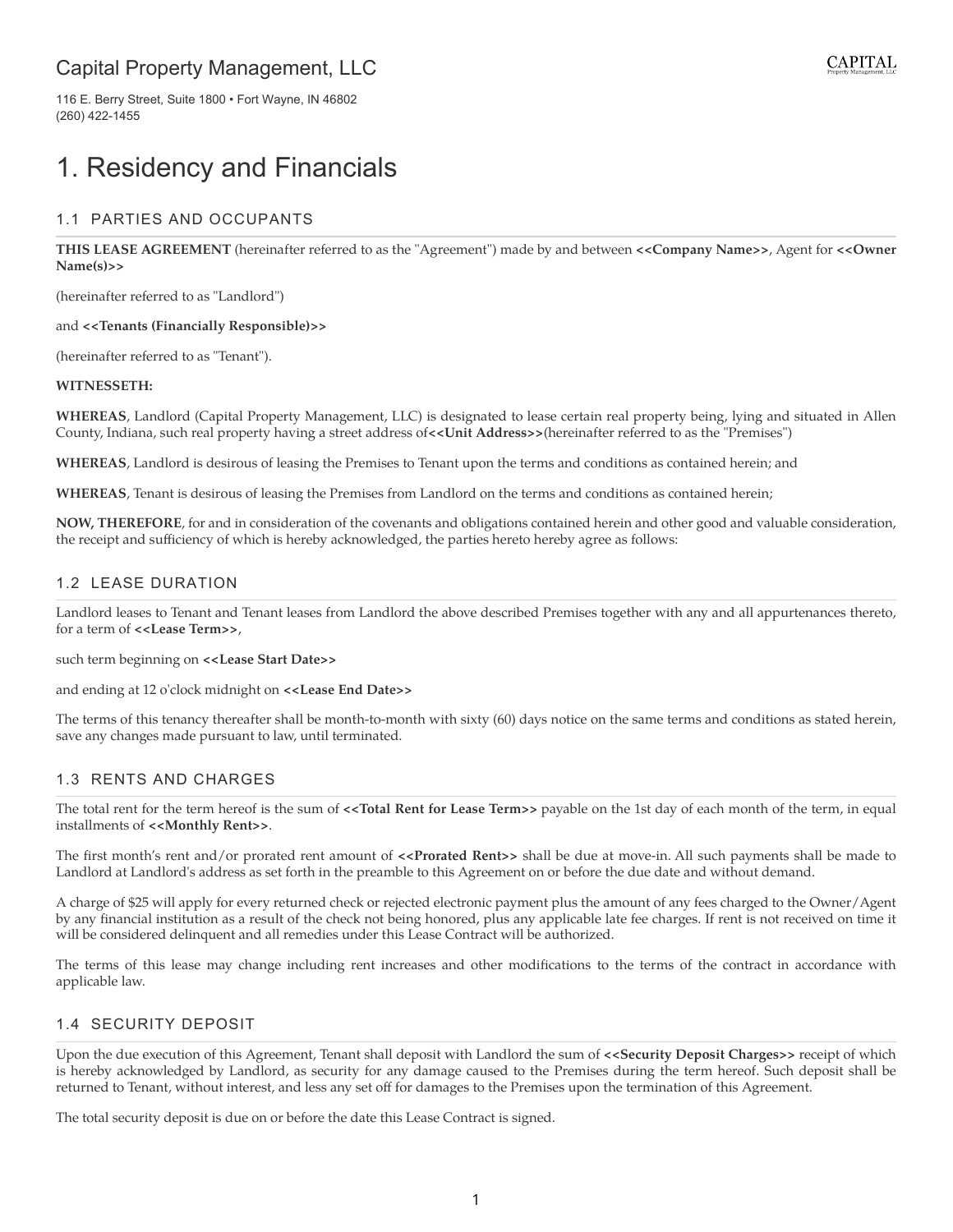# 1.5 UTILITIES

Tenant shall be responsible for arranging for and paying for all utility services required on the Premises.

#### 1.6 INSURANCE

Tenant is solely responsible for obtaining renter's insurance for coverage of liability and personal property in the event of theft or damage and shall submit a copy to the Landlord. Tenant shall list Capital Property Management, LLC as an additional insured on insurance policy.

Tenant assumes all liability for personal injury, property damage or loss, and insurable risk. Failure to maintain personal liability insurance is an incurable breach of this Lease Contract and may result in the termination of tenancy and eviction and/or any other remedies as provided by this Lease Contract or state law.

#### 1.7 KEYS AND LOCKS

Tenant shall be liable for the entire cost all of key and lock replacements. Tenant shall not change the locks or add a deadbolt lock without written consent.

All keys must be returned to Landlord upon termination of this Lease Contract. Tenant will be charged for the cost of new locks and keys that are not returned.

#### 1.8 LATE FEE

In the event that any payment required to be paid by Tenant hereunder is not made within five (5) days of when rent is due, Tenant shall pay to Landlord, in addition to such payment or other charges due hereunder, a "late fee" in the amount of Twenty-five Dollars.

By initialing below, you acknowledge and agree to the terms in Section 1.



Initial Here

# 2. Policies and Procedures

## 2.1 USE OF PREMISES

The Premises shall be used and occupied by Tenant and Tenant's immediate family as provided for on the application, exclusively as a private single family dwelling, and no part of the Premises shall be used at any time during the term of this Agreement by Tenant for the purpose of carrying on any business, profession, or trade of any kind, or for any purpose other than as a private single family dwelling. Tenant shall not allow any other person, other than Tenant's immediate family or transient relatives and friends who are guests of Tenant, to use or occupy the Premises without first obtaining Landlord's written consent to such use. Tenant shall comply with any and all laws, ordinances, rules and orders of any and all governmental or quasi-governmental authorities affecting the cleanliness, use, occupancy and preservation of the Premises. The Owner/Agent must approve unauthorized occupants living in the premises for longer than 7 consecutive days.

#### 2.2 COMMUNITY POLICIES OR RULES

Tenant and all guests and occupants must comply with any written community rules and policies, including instructions for care of the property. Any rules are considered part of this Lease Contract.

#### 2.3 RESIDENT SAFETY AND PROPERTY LOSS

Tenant and all occupants and guests must exercise due care for safety and security, especially in the use of smoke detectors, keyed deadbolt locks, keyless deadbolts, window latches, and other security or safety devices. Tenant agrees to make every effort to abide by the rules and guidelines in this Lease Contact.

#### **Casualty Loss**

Landlord is not liable to any resident, guest, or occupant for personal injury or damage or loss of personal property from any cause, including but not limited to: fire, smoke, rain, flood, water and pipe leaks, hail, ice, snow, lightning, wind, explosions, earthquake, interruption of utilities, theft, or vandalism unless otherwise required by law.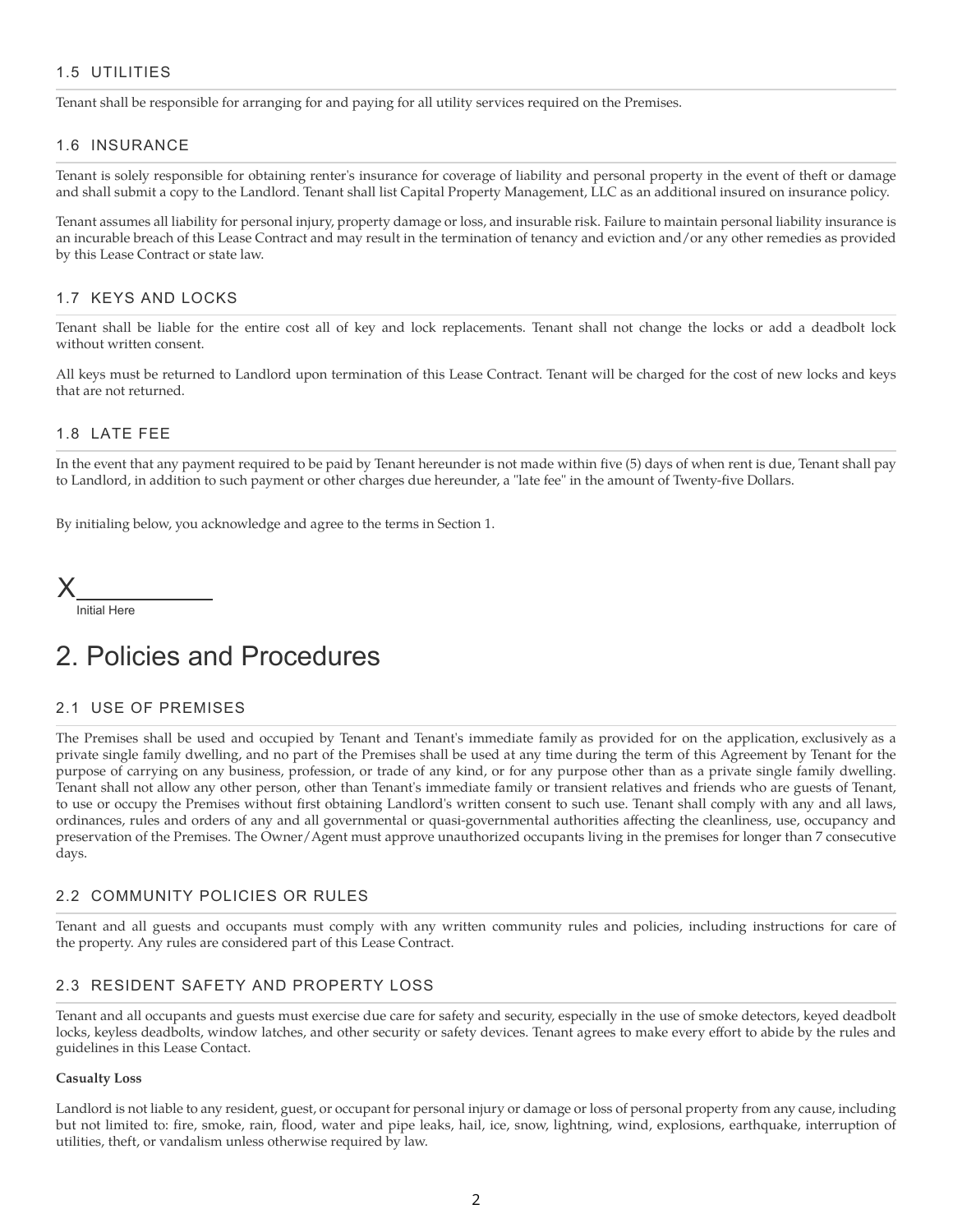#### **Smoke Detectors**

The Unit is equipped with smoke and carbon monoxide detectors in accordance with state or local government regulations. Tenant must immediately report smoke-detector malfunctions. Neither Tenant nor others may disable smoke detectors. Tenant will be liable for any loss, damage, or fines from fire, smoke, or water if that condition arises from disabling or damaging the smoke detector or from your failure to replace a dead battery or report malfunctions.

#### **Safety and Crime Free**

Tenant and all guests and occupants should not engage in any criminal activity. Tenant is liable for injury, damage, or loss to person or property caused by criminal conduct including theft, burglary, assault, vandalism, or other crimes. In case of emergency, fire, accident, smoke or suspected criminal activity, dial 911 or call emergency personnel.

#### 2.4 HAZARDOUS MATERIALS

Tenant shall not keep on the Premises any item of a dangerous, flammable or explosive character that might unreasonably increase the danger of fire or explosion on the Premises or that might be considered hazardous or extra hazardous by any responsible insurance company.

#### 2.5 PARKING

Tenant parks on the property at his/her own risk. Landlord may regulate the time, manner, and place of parking cars, trucks, motorcycles, bicycles, boats, trailers, and recreational vehicles by anyone. Vehicles are prohibited from parking on the premises if they are inoperable, have no current license plate, take up more than one parking space, are parked in a marked handicap space without proper handicap insignia, block other vehicles from exiting, are parked in a space not dedicated to parking, including, but not limited to, grass, sidewalks, patio, and fire lanes. Landlord may have unauthorized or illegally parked vehicles towed as allowed by the law.

#### 2.6 PETS

Pets (including mammals, reptiles, birds, fish, and insects) are allowed only if specifically authorized in writing as an addendum to this Agreement. Tenant must remove an unpermitted animal within 24 hours of notice. Only emotional support animals with the appropriate documentation allowed under HUD regulations will be permitted.

If an animal has been on the property at any time during the lease term (with or without consent), Landlord may charge for de-fleaing, deodorizing, shampooing and general cleaning of damages caused by pets.

#### 2.7 MAINTENANCE AND REPAIR; RULES

Tenant will, at its sole expense, keep and maintain the Premises and appurtenances in good and sanitary condition and repair during the term of this Agreement and any renewal thereof. Without limiting the generality of the foregoing, Tenant shall:

(a) Not obstruct the driveways, sidewalks, courts, entry ways, stairs and/or halls, which shall be used for the purpose of ingress and egress only

(b) Keep all windows, glass, window coverings, doors, locks and hardware in good, clean order and repair;

(c) Not obstruct or cover the windows and doors.

(d) Not leave windows or doors in an open position during any inclement weather;

(e) Not hang any laundry, clothing, sheets, etc. from any window, rail, porch or balcony nor air or dry any of same within any yard area or space;

(f) Not cause or permit any locks or hooks to be placed upon any door or window without the prior written consent of Landlord;

(g) Keep all air conditioning and furnace filters clean and free from dirt;

(h) Keep all lavatories, sinks, toilets, and all other water and plumbing apparatus in good order and repair and shall use same only for the purposes for which they were constructed. Tenant shall not allow any sweepings, rubbish, sand, rags, ashes or other substances to be thrown or deposited therein. Any damage to any such apparatus and the cost of clearing stopped plumbing resulting from misuse shall be borne by Tenant;

(i) Tenant's family and guests shall at all times maintain order in the Premises and at all places on the Premises, and shall not make or permit any loud or improper noises, or otherwise disturb other residents;

(j) Keep all radios, television sets, stereos, phonographs, etc., turned down to a level of sound that does not annoy or interfere with other residents;

(k) Deposit all trash, garbage, rubbish or refuse in the locations provided therefore and shall not allow any trash, garbage, rubbish or refuse to be deposited or permitted to stand on the exterior of any building or within the common elements;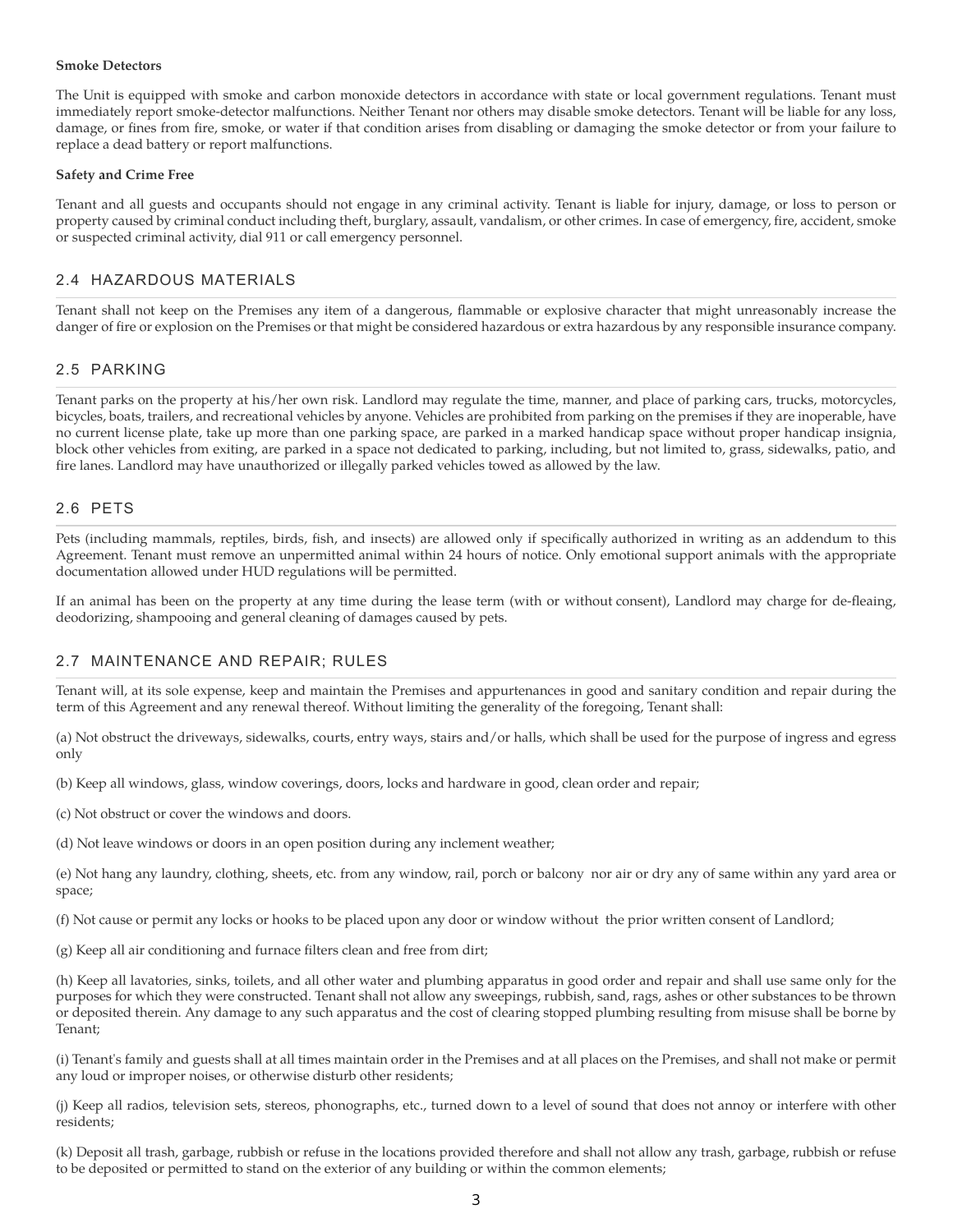(l) Abide by and be bound by any and all rules and regulations affecting the Premises or the common area appurtenant thereto which may be adopted or promulgated by the Condominium or Homeowners' Association having control over them.

# 2.8 NO SMOKING

Due to the increased risk of fire, increased maintenance costs, and the known health effects, smoking is prohibited in private and common areas of the property; any indoor areas and within 25 feet of the building(s) including entryways, balconies, and patios. This policy applies to ALL owners, tenants, guests and service persons. Tenants are responsible for ensuring that all family members and guests comply with this rule. Any evidence of smoking on the premises will result in immediate forfeiture of security deposit and potential termination of lease agreement.

#### 2.9 INDEMNIFICATION

Landlord and Owner shall not be liable for any negligence or liability for damage or injury of or to the Tenant, Tenant's family, guests, invitees, agents or employees or to any person entering the Premises or the building of which the Premises are a part or to goods or equipment, or in the structure or equipment of the structure of which the Premises are a part, and Tenant hereby agrees to indemnify, defend and hold Landlord and Owner harmless from any and all claims, losses, liability, settlements and/or lawsuits or assertions of every kind and nature, including those caused in whole or in part by the negligence of the Landlord or Owner of their agents or employees. The indemnity provided herein shall not apply to the willful or wanton misconduct of Landlord or Owner. This obligation to defend and indemnify includes the reasonable attorney's fees, costs and/or legal expenses incurred by Landlord or Owner, who shall have the right to select their own counsel at Tenant's expense.

## 2.10 ASSIGNMENT AND SUB-LETTING

Tenant shall not assign this Agreement, or sub-let or grant any license to use the Premises or any part thereof without the prior written consent of Landlord. A consent by Landlord to one such assignment, sub-letting or license shall not be deemed to be a consent to any subsequent assignment, sub-letting or license. An assignment, sub-letting or license without the prior written consent of Landlord or an assignment or sub-letting by operation of law shall be absolutely null and void and shall, at Landlord's option, terminate this Agreement.

By initialing below, you acknowledge and agree to the terms in Section 2.

Initial Here X

# 3. Responsibilities

# 3.1 CONDITION OF PREMISES

Tenant accepts the property as is, except for conditions materially affecting the health or safety of ordinary persons. Tenant shall maintain the premises in good, clean and tenantable condition throughout the tenancy. Tenant stipulates, represents and warrants that Tenant has examined the Premises, and that they are at the time of this Lease in good order, repair, and in a safe, clean and tenantable condition.

## 3.2 ALTERATIONS AND IMPROVEMENTS

Tenant shall make no alterations to the buildings or improvements on the Premises or construct any building or make any other improvements on the Premises without the prior written consent of Landlord. Any and all alterations, changes, and/or improvements built, constructed or placed on the Premises by Tenant shall, unless otherwise provided by written agreement between Landlord and Tenant, be and become the property of Landlord and remain on the Premises at the expiration or earlier termination of this Agreement.

## 3.3 REQUESTS, REPAIRS, MALFUNCTIONS

Tenant shall report any damage or problem immediately upon discovery, or Tenant may become financially responsible for damages. Promptly notify Landlord in writing of: water leaks; electrical problems; broken or missing locks or latches; and other conditions that pose a hazard to the property, or the health and safety of the residents. Landlord will respond in accordance with state law and the Lease Contract to repair or remedy the situation, as necessary, and may turn off equipment and interrupt utilities as needed to avoid property damage or to perform work.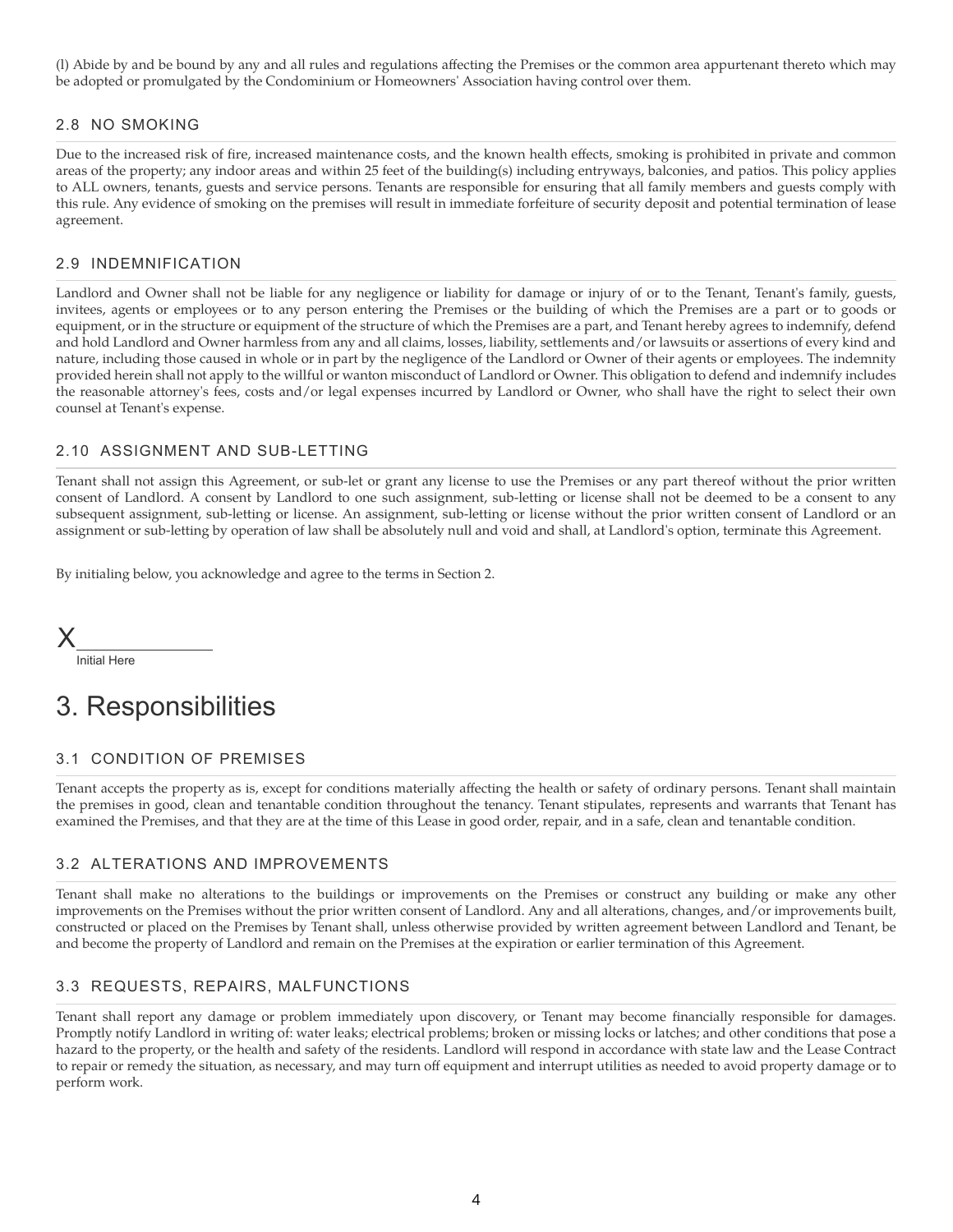# 3.4 LAWN CARE/SNOW REMOVAL

Tenant shall maintain exclusive control over all exterior portions of the premises and shall be solely responsible for all maintenance of lawns, vegetation and landscaping. Tenant shall maintain the yard in substantially the same condition as the yard was at the commencement of the Rental Agreement, including but not limited to weeding, watering and mowing the lawn and any other areas of the yard as necessary to maintain such condition. Tenant shall also maintain the sidewalks, driveways and any other easements or pathways to be free from snow as required by city regulations.

# 3.5 RIGHT OF ENTRY AND INSPECTIONS

Landlord and Landlord's agents shall have the right at all reasonable times during the term of this Agreement and any renewal thereof to enter the Premises for the purpose of inspecting the Premises and all buildings and improvements thereon, and for the purposes of making any repairs, additions or alterations as may be deemed appropriate by Landlord for the preservation of the Premises or the building. Landlord and its agents shall further have the right to exhibit the Premises and to display the usual "for sale", "for rent" or "vacancy" signs on the Premises at any time within forty-five (45) days before the expiration of this Lease. The right of entry shall likewise exist for the purpose of removing placards, signs, fixtures, alterations or additions, but do not conform to this Agreement or to any restrictions, rules or regulations affecting the Premises.

# 3.6 ABANDONMENT

If at any time during the term of this Agreement Tenant abandons the Premises or any part thereof, Landlord may, at Landlord's option, obtain possession of the Premises in the manner provided by law, and without becoming liable to Tenant for damages or for any payment of any kind whatever. Landlord may, at Landlord's discretion, as agent for Tenant, relet the Premises, or any part thereof, for the whole or any part thereof, for the whole or any part of the then unexpired term, and may receive and collect all rent payable by virtue of such reletting, and, at Landlord's option, hold Tenant liable for any difference between the rent that would have been payable under this Agreement during the balance of the unexpired term, if this Agreement had continued in force, and the net rent for such period realized by Landlord by means of such reletting. If Landlord's right of reentry is exercised following abandonment of the Premises by Tenant, then Landlord shall consider any personal property belonging to Tenant and left on the Premises to also have been abandoned, in which case Landlord may dispose of all such personal property in any manner Landlord shall deem proper and Landlord is hereby relieved of all liability for doing so.

# 3.7 SURRENDER OF PREMISES

Upon the expiration of the term hereof, or after proper notice, Tenant shall surrender the Premises in as good a state and condition as they were at the commencement of this Agreement, reasonable use and wear and tear thereof and damages by the elements excepted.

## 3.8 ATTORNEY'S FEES

Should it become necessary for Landlord to employ an attorney to enforce any of the conditions or covenants hereof, including the collection of rent or gaining possession of the Premises, Tenant agrees to pay all expenses so incurred, including a reasonable attorneys' fee.

## 3.9 MOVE-OUT

Tenant shall provide written notice of the intent to vacate 60 (sixty) days prior to the date of expiration of the Lease Contract. In such notice, Tenant must include a forwarding address.

#### **Cleaning**

Tenant must thoroughly clean the unit including floors, doors, windows, bathrooms, kitchen, appliances, patios, balconies, garages, carports, and storage rooms.

#### **Charges**

Tenant may be liable for the following charges, if applicable: unpaid rent; unpaid utilities; unreimbursed service charges; repairs or other damages excluding ordinary wear and tear; replacement cost of property that was in or attached to the apartment and is missing; unreturned keys; missing or burned-out light bulbs; removing or rekeying unauthorized security devices or alarm systems; agreed reletting charges; packing, removing, or storing property removed or stored; removing illegally parked vehicles; animal-related charges; government fees or fines for violation of local ordinances relating to smoke detectors, false alarms, recycling, or other matters; late-payment and returnedcheck charges, plus attorney's fees, court costs, and filing fees actually paid; and other sums due under this Lease Contract.

#### **Deposit Refund**

Landlord will mail the security-deposit refund (less lawful deductions) and an itemized accounting of any deductions no later than 45 (fortyfive) days after the Lease Contract termination and delivery of possession.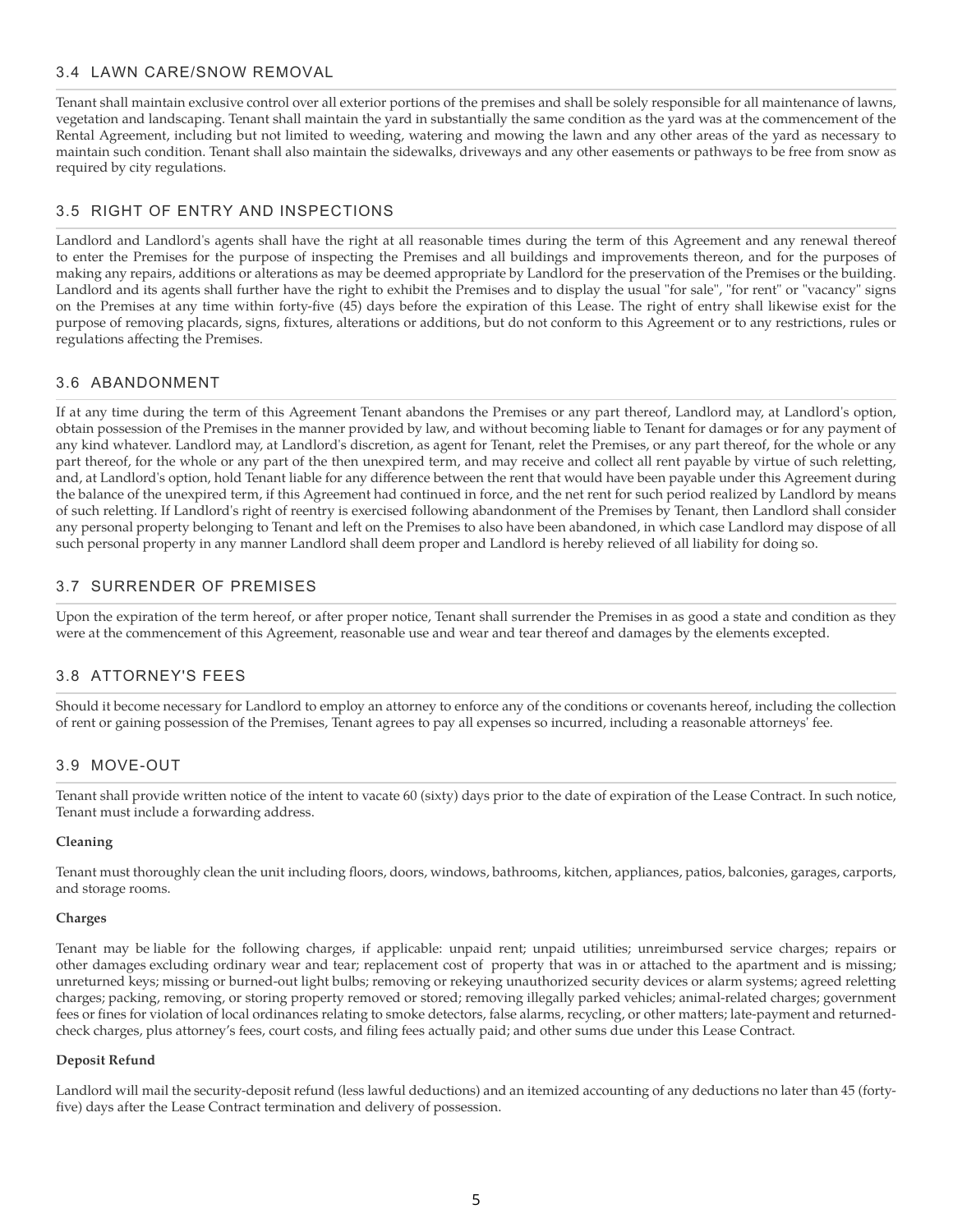

# 4. General Clauses

# 4.1 NON-DELIVERY OF POSSESSION

In the event Landlord cannot deliver possession of the Premises to Tenant upon the commencement of the Lease term, through no fault of Landlord or its agents, then Landlord or its agents shall have no liability, but the rental herein provided shall abate until possession is given. Landlord or its agents shall have thirty (30) days in which to give possession, and if possession is tendered within such time, Tenant agrees to accept the demised Premises and pay the rental herein provided from that date. In the event possession cannot be delivered within such time, through no fault of Landlord or its agents, then this Agreement and all rights hereunder shall terminate.

# 4.2 DAMAGE TO PREMISES

In the event the Premises are destroyed or rendered wholly untenantable by fire, storm, earthquake, or other casualty not caused by the negligence of Tenant, this Agreement shall terminate from such time except for the purpose of enforcing rights that may have then accrued hereunder. The rental provided for herein shall then be accounted for by and between Landlord and Tenant up to the time of such injury or destruction of the Premises, Tenant paying rentals up to such date and Landlord refunding rentals collected beyond such date. Should a portion of the Premises thereby be rendered untenantable, the Landlord shall have the option of either repairing such injured or damaged portion or terminating this Lease. In the event that Landlord exercises its right to repair such untenantable portion, the rental shall abate in the proportion that the injured parts bears to the whole Premises, and such part so injured shall be restored by Landlord as speedily as practicable, after which the full rent shall recommence and the Agreement continue according to its terms.

## 4.3 QUIET ENJOYMENT

Tenant, upon payment of all of the sums referred to herein as being payable by Tenant and Tenant's performance of all Tenant's agreements contained herein and Tenant's observance of all rules and regulations, shall and may peacefully and quietly have, hold and enjoy said Premises for the term hereof.

## 4.4 SUBORDINATION OF LEASE

This Agreement and Tenant's interest hereunder are and shall be subordinate, junior and inferior to any and all mortgages, liens or encumbrances now or hereafter placed on the Premises by Landlord, all advances made under any such mortgages, liens or encumbrances (including, but not limited to, future advances), the interest payable on such mortgages, liens or encumbrances and any and all renewals, extensions or modifications of such mortgages, liens or encumbrances.

# 4.5 DEFAULT BY RESIDENT

If Tenant fails to comply with any of the material provisions of this Agreement, other than the covenant to pay rent, or of any present rules and regulations or any that may be hereafter prescribed by Landlord, or materially fails to comply with any duties imposed on Tenant by statute, within seven (7) days after delivery of written notice by Landlord specifying the non-compliance and indicating the intention of Landlord to terminate the Lease by reason thereof, Landlord may terminate this Agreement. If Tenant fails to pay rent when due and the default continues for seven (7) days thereafter, Landlord may, at Landlord's option, declare the entire balance of rent payable hereunder to be immediately due and payable and may exercise any and all rights and remedies available to Landlord at law or in equity or may immediately terminate this Agreement. Repossession, eviction, or lease termination does not release Tenant from liability to pay future rent. Landlord will try to mitigate the rent liability.

## 4.6 HOLD-OVER

If Tenant remains in possession of the Premises with the consent of Landlord after the natural expiration of this Agreement, a new tenancy from month-to-month shall be created between Landlord and Tenant which shall be subject to all of the terms and conditions hereof.

# 4.7 RECORDING OF AGREEMENT

Tenant shall not record this Agreement on the Public Records of any public office. In the event that Tenant shall record this Agreement, this Agreement shall, at Landlord's option, terminate immediately and Landlord shall be entitled to all rights and remedies that it has at law or in equity.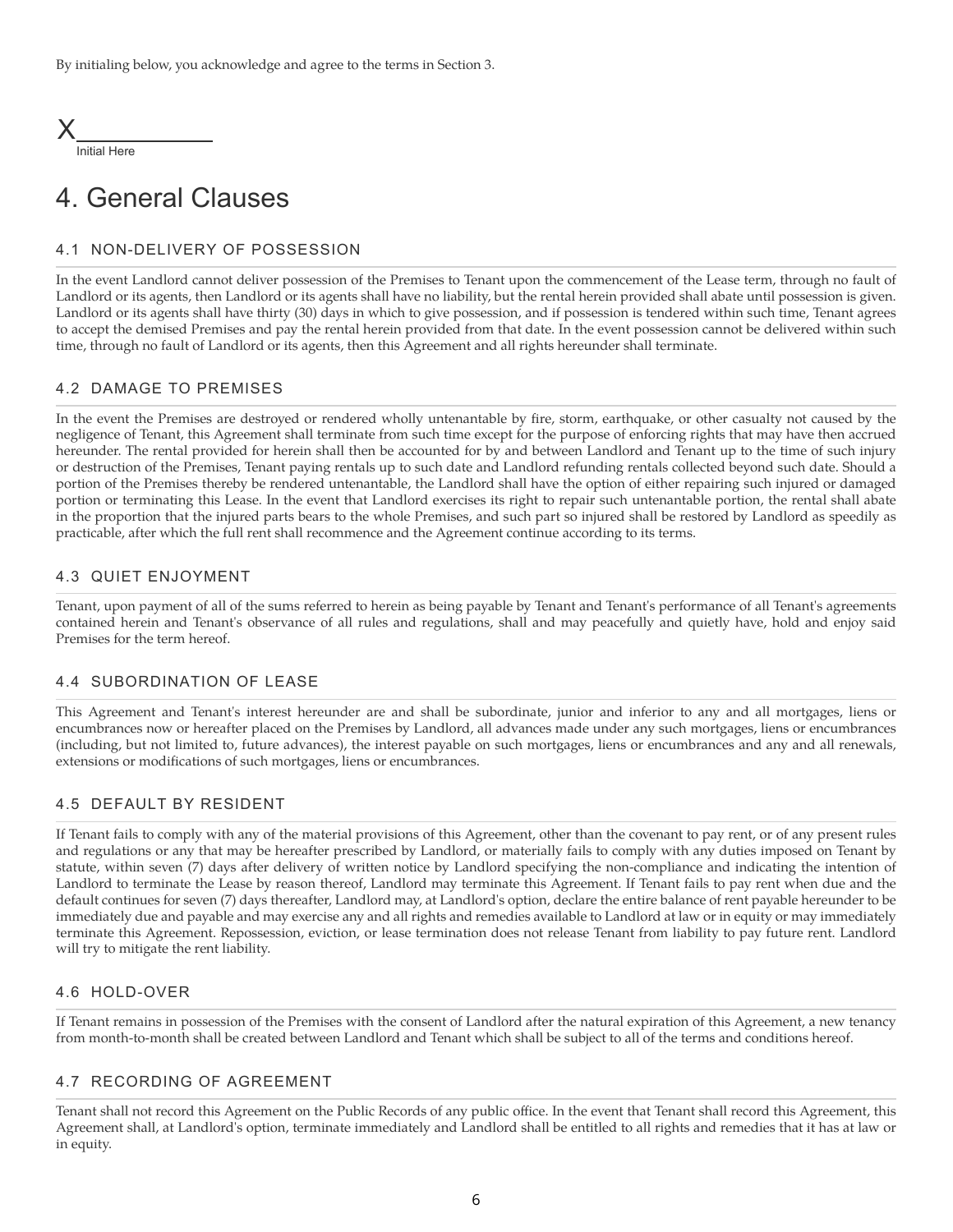## 4.8 GOVERNING LAW

This Agreement shall be governed, construed and interpreted by, through and under the Laws of the State of Indiana.

#### 4.9 SEVERABILITY

If any provision of this Agreement or the application thereof shall, for any reason and to any extent, be invalid or unenforceable, neither the remainder of this Agreement nor the application of the provision to other persons, entities or circumstances shall be affected thereby, but instead shall be enforced to the maximum extent permitted by law.

#### 4.10 BINDING EFFECT

The covenants, obligations and conditions herein contained shall be binding on and inure to the benefit of the heirs, legal representatives, and assigns of the parties hereto.

#### 4.11 DESCRIPTIVE HEADINGS

The descriptive headings used herein are for convenience of reference only and they are not intended to have any effect whatsoever in determining the rights or obligations of the Landlord or Tenant.

#### 4.12 CONSTRUCTION

The pronouns used herein shall include, where appropriate, either gender or both, singular and plural.

#### 4.13 NON-WAIVER

No indulgence, waiver, election or non-election by Landlord under this Agreement shall affect Tenant's duties and liabilities hereunder.

#### 4.14 MODIFICATION

The parties hereby agree that this document contains the entire agreement between the parties and this Agreement shall not be modified, changed, altered or amended in any way except through a written amendment signed by all of the parties hereto.

#### 4.15 NOTICE

Any notice required or permitted under this Lease or under state law shall be deemed sufficiently given or served if sent by mail, addressed as follows:

LANDLORD:

**<<Company Address>>**

TENANT:

#### **<<Property Address>>**

Landlord and Tenant shall each have the right from time to time to change the place notice is to be given under this paragraph by written notice thereof to the other party.

By initialing below, you acknowledge and agree to the terms in Section 4.

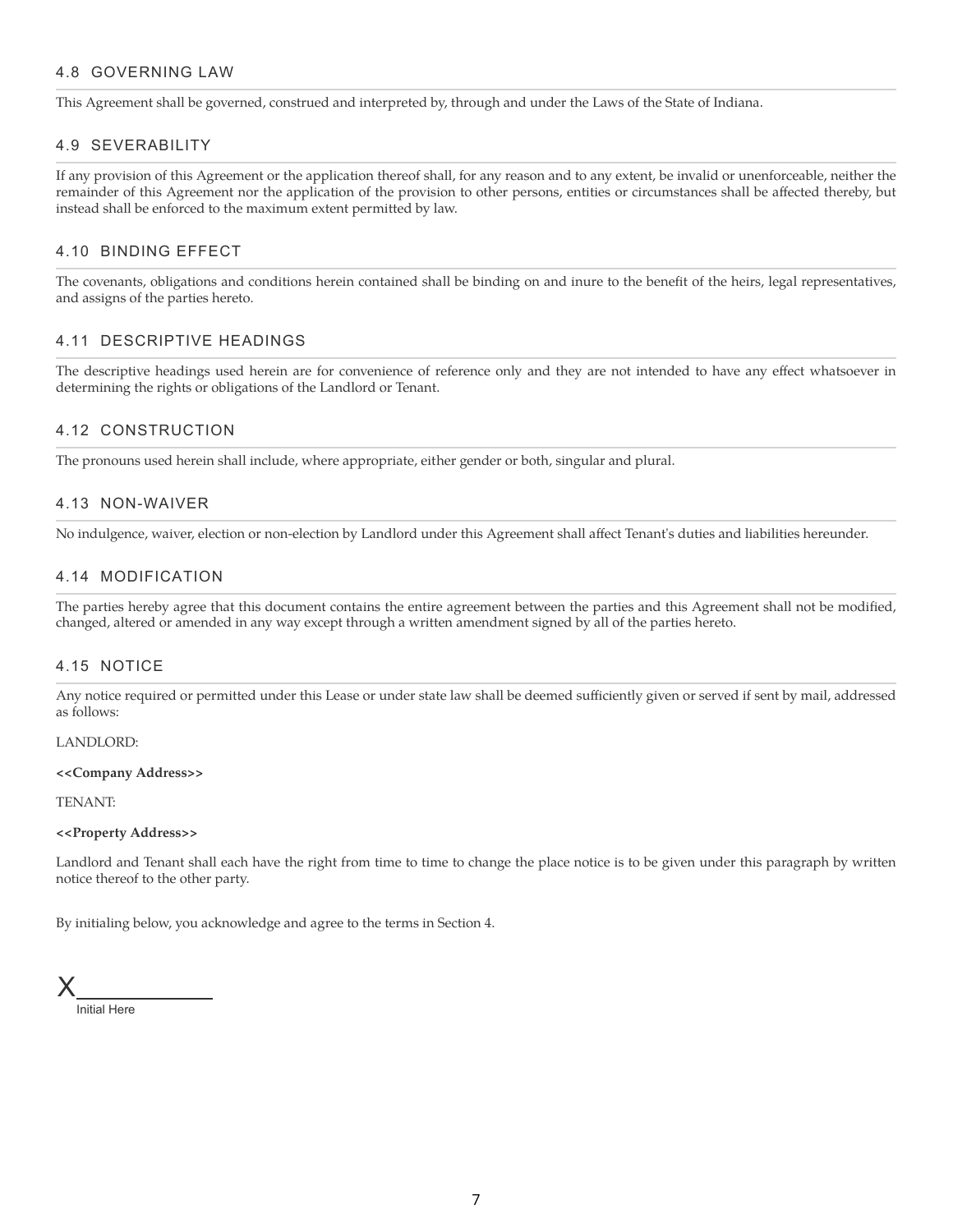# 5. Sign and Accept

# 5.1 ACCEPTANCE OF LEASE

This is a legally binding document. By typing your name, you are consenting to use electronic means to (i) sign this contract (ii) accept lease agreement and addenda. You may print this contract for your records.

| Lessee      |  |  |
|-------------|--|--|
| Date Signed |  |  |
|             |  |  |
|             |  |  |

Date Signed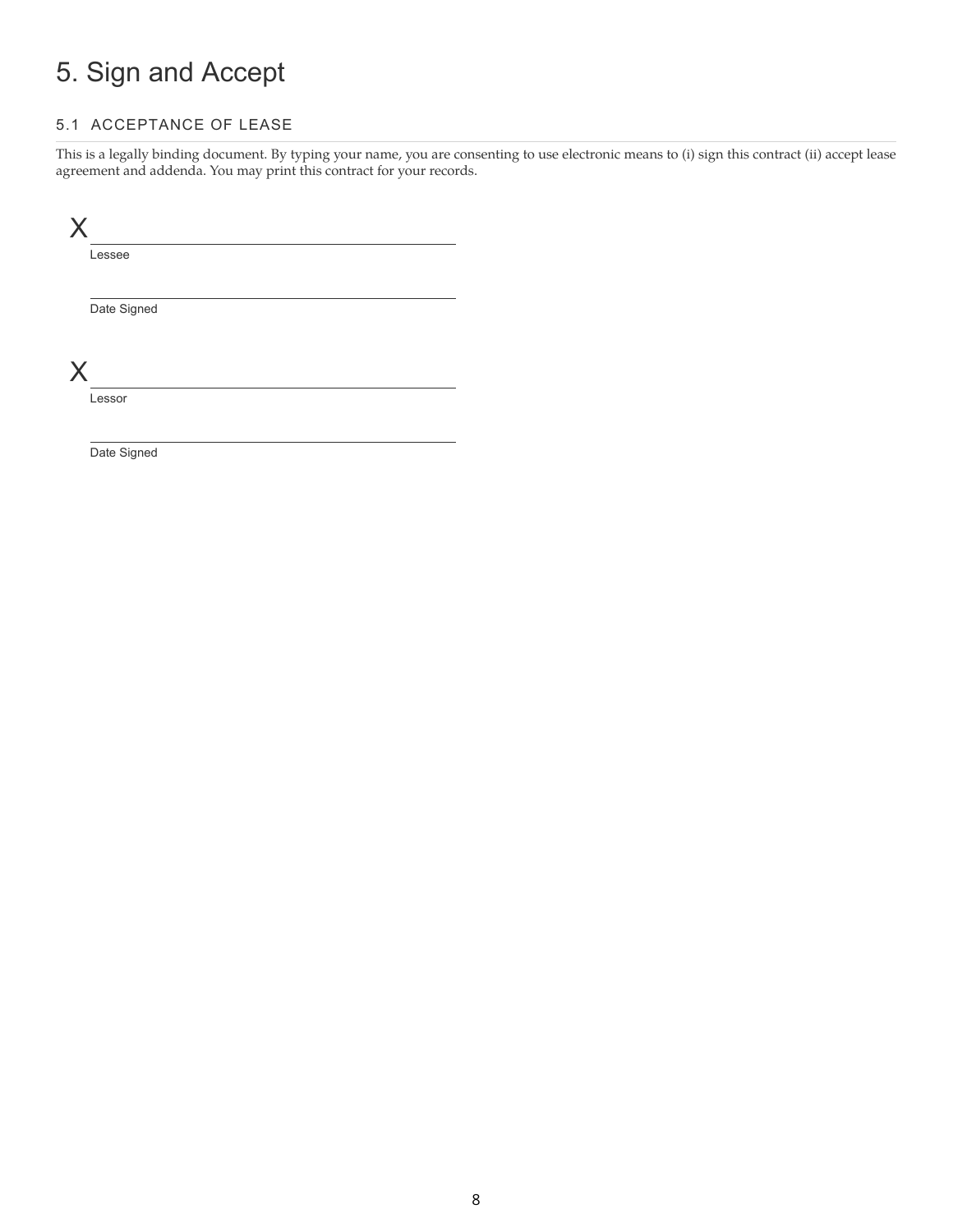

This Agreement entered into this 1st day of January 2021, by and between Client Name Here (herein referred to as "Owner") and Capital Property Management, LLC (herein referred to as "Agent").

Whereas, Capital Property Management, LLC agrees with the undersigned, Signer's Name Here, to manage the Owner's properties and the Agency bank account as he/she directs, on the following basis:

1. Agent is hereby appointed by Owner to manage his/her property in compliance with Owner's directions and decisions.

2. Agent shall be responsible for the leasing of the owner's properties and for the collection of all rents. In addition, Agent shall manage and supervise all maintenance and improvements desired by Owner in the manner Owner may direct.

3. Agent may execute for Owner such instruments and agreements as may be authorized from time to time by Owner.

4. An Agency Account shall be established at STAR FINANCIAL BANK, with authority placed in Agent to use the same, and Agent shall deposit all income therein and pay all operational expenses there from.

5. Agent shall furnish Owner with a summary of the income, expenses, and bank statement at the conclusion of each month. All reports, records, accountings, forms and procedures shall be prepared and kept in the manner directed by Owner.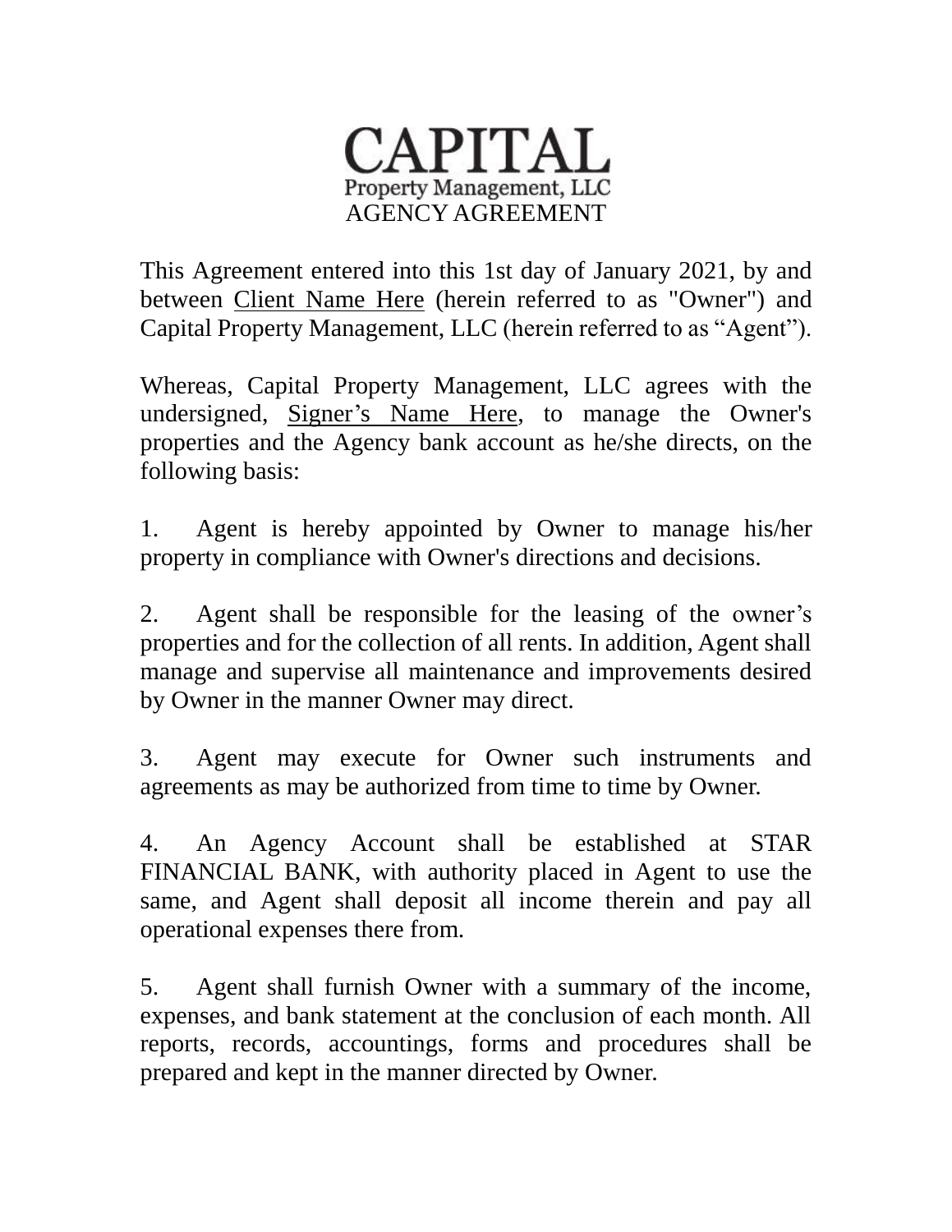6. As compensation for management services, Owner shall pay Agent a fee of To Be Determined (%) per property each month for at least one year from the gross earnings collected (the *Base Fee*). This fee shall be disbursed by Agent at the end of each month and paid from the proceeds accumulated in the Agency Account.

7. Owner shall indemnify Agent and save it harmless from and against all claims, losses or liability arising out of damages to property, or injury to or death of persons occasioned by or in connection with acts or omissions of Owner or Owner's agents (other than Agent or Agent's employees and/or subcontractors) and all costs, fees and attorney's expenses in connection therewith.

8. All maintenance activities shall be coordinated by the Agent unless otherwise specified. General maintenance shall be performed by the Agent's personnel and billed at the rate of Forty-five Dollars (\$45.00) per hour with a Forty-five Dollar (\$45.00) trip charge. Licensed and insured independent contractors may also be retained for necessary services including, but not limited to, electrical, plumbing and HVAC at Agent's discretion.

9. This agreement shall continue in full force and effect until either party notifies the other party in writing of cancellation of the agreement. Said termination shall require a thirty (30) day written notification. In the event Agent has procured a tenant for the Owner, Agent is entitled to management fees for a term of 1 year from the lease origination with uncollected sum due upon termination.

In witness thereof, the parties hereto have executed this Agreement on the date and year first above written.

By:\_\_\_\_\_\_\_\_\_\_\_\_\_\_\_\_\_\_\_\_\_\_\_\_\_\_ By:\_\_\_\_\_\_\_\_\_\_\_\_\_\_\_\_\_\_\_\_\_\_\_\_\_\_\_ Capital Property Management, LLC Signer's Name Here Fred L. Orr